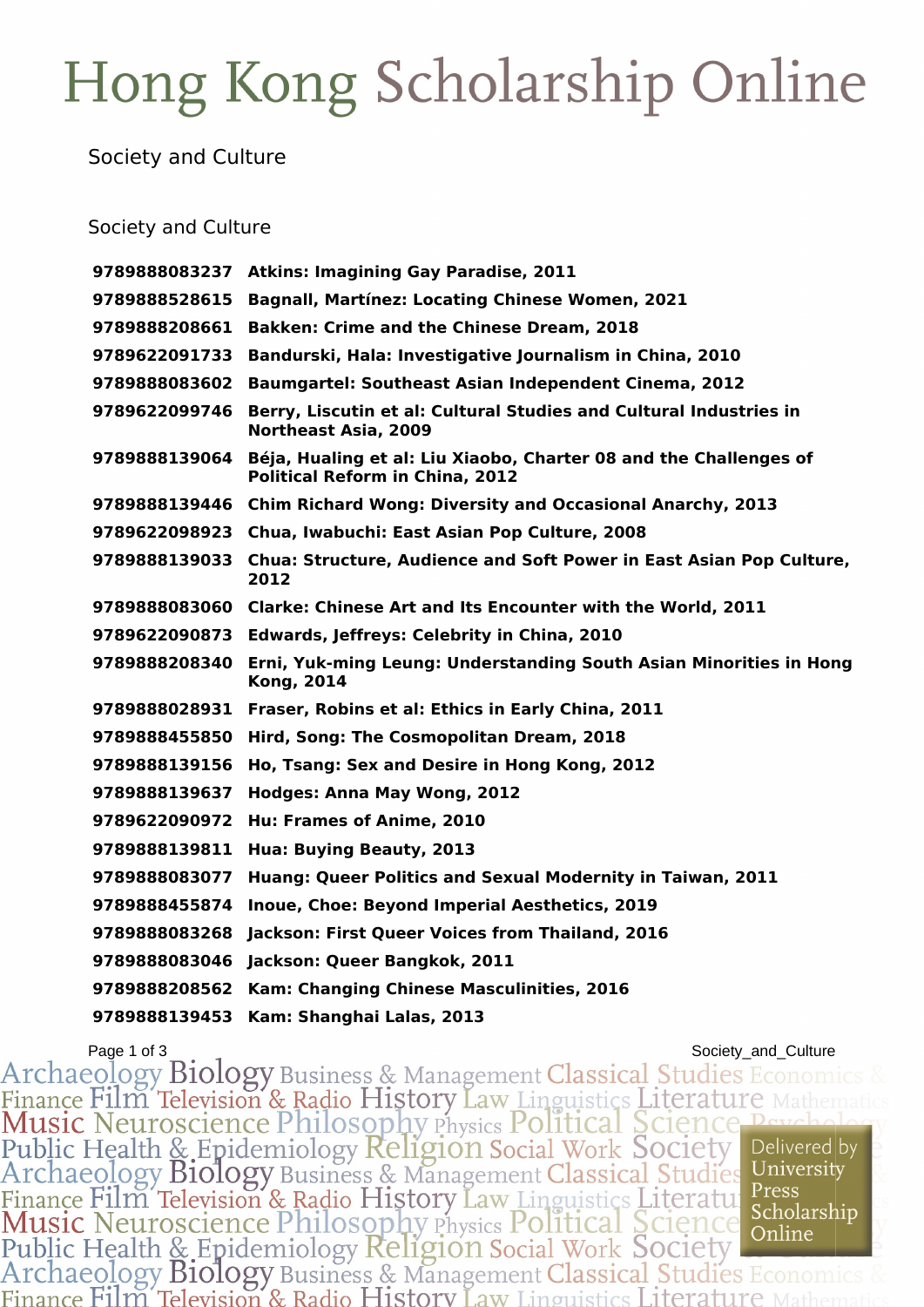## Hong Kong Scholarship Online

| 9789622099807 | Kang: Obsession, 2009                                                                                |
|---------------|------------------------------------------------------------------------------------------------------|
| 9789888455829 | Keaveney: Contesting the Myths of Samurai Baseball, 2018                                             |
| 9789622098794 | Khoo: The Chinese Exotic, 2007                                                                       |
| 9789888028818 | Kuah-Pearce: Rebuilding the Ancestral Village, 2010                                                  |
|               | 9789888528332 Lai: Maid to Queer, 2021                                                               |
| 9789888139477 | Lam, Luen-tim Lui: Contemporary Hong Kong Government and<br>Politics, 2012                           |
|               | 9789888083282 Lam, Scott: Gaming, Governance and Public Policy in Macao, 2011                        |
| 9789888390809 | Lavin, Yang et al: Boys' Love, Cosplay, and Androgynous Idols, 2017                                  |
|               | 9789888028801 Lee: Nurturing Pillars of Society, 2011                                                |
|               | 9789888208579 Lee: Talk Radio, the Mainstream Press, and Public Opinion in Hong<br><b>Kong, 2014</b> |
|               | 9789888528745 Lei: Mastery of Words and Swords, 2022                                                 |
|               | 9789622099944 Li: The Soul of Beijing Opera, 2010                                                    |
|               | 9789622099906 Lim: Forgotten Souls, 2011                                                             |
|               | 9789888139378 Lim: Transnational Feminism and Women's Movements In Post-1997<br>Hong Kong, 2015      |
| 9789888028412 | Louie: Hong Kong Culture, 2010                                                                       |
| 9789888083459 | Ma: Desiring Hong Kong, Consuming South China, 2011                                                  |
| 9789622092020 | Ma: Population and Society in Contemporary Tibet, 2011                                               |
| 9789888139231 | Milner Davis, Chey: Humour in Chinese Life and Culture, 2013                                         |
| 9789888139392 | <b>Morris, Hjort: Creativity and Academic Activism, 2012</b>                                         |
| 9789888139576 | O'Connor: Islam in Hong Kong, 2012                                                                   |
| 9789888208920 | Papastergiadis: Ambient Screens and Transnational Public Spaces,<br>2016                             |
| 9789888139767 | Rademacher, Sivaramakrishnan: Ecologies of Urbanism in India, 2013                                   |
| 9789888028405 | Roberts: Friendship in Art, 2010                                                                     |
| 9789888028450 | Ryan, Slethaug: International Education and the Chinese Learner,<br>2010                             |
| 9789888455973 | <b>Schak: Civility and Its Development, 2018</b>                                                     |
| 9789622099180 | Siu, Ku: Hong Kong Mobile, 2009                                                                      |
| 9789622099692 | Siu: Merchants' Daughters, 2010                                                                      |
| 9789622098671 | Spencer-Oatey: e-Learning Initiatives in China, 2007                                                 |
| 9789888083701 | <b>Suganuma: Contact Moments, 2012</b>                                                               |

Page 2 of 3<br>Archaeology Biology Business & Management Classical Studies Economics & Finance Film Television & Radio History Law Linguistics Literature Mathemat<br>Music Neuroscience Philosophy Physics Political Science Psychology<br>Public Health & Epidemiology Religion Social Work Society<br>Archaeology Biology B Finance Film Television & Radio History Law Linguistics Literature Press<br>
Music Neuroscience Philosophy Physics Political Science Scholarship<br>
Public Health & Epidemiology Religion Social Work Society<br>
Archaeology Biology Scholarship Finance Film Television & Radio History Law Linguistics Literature N